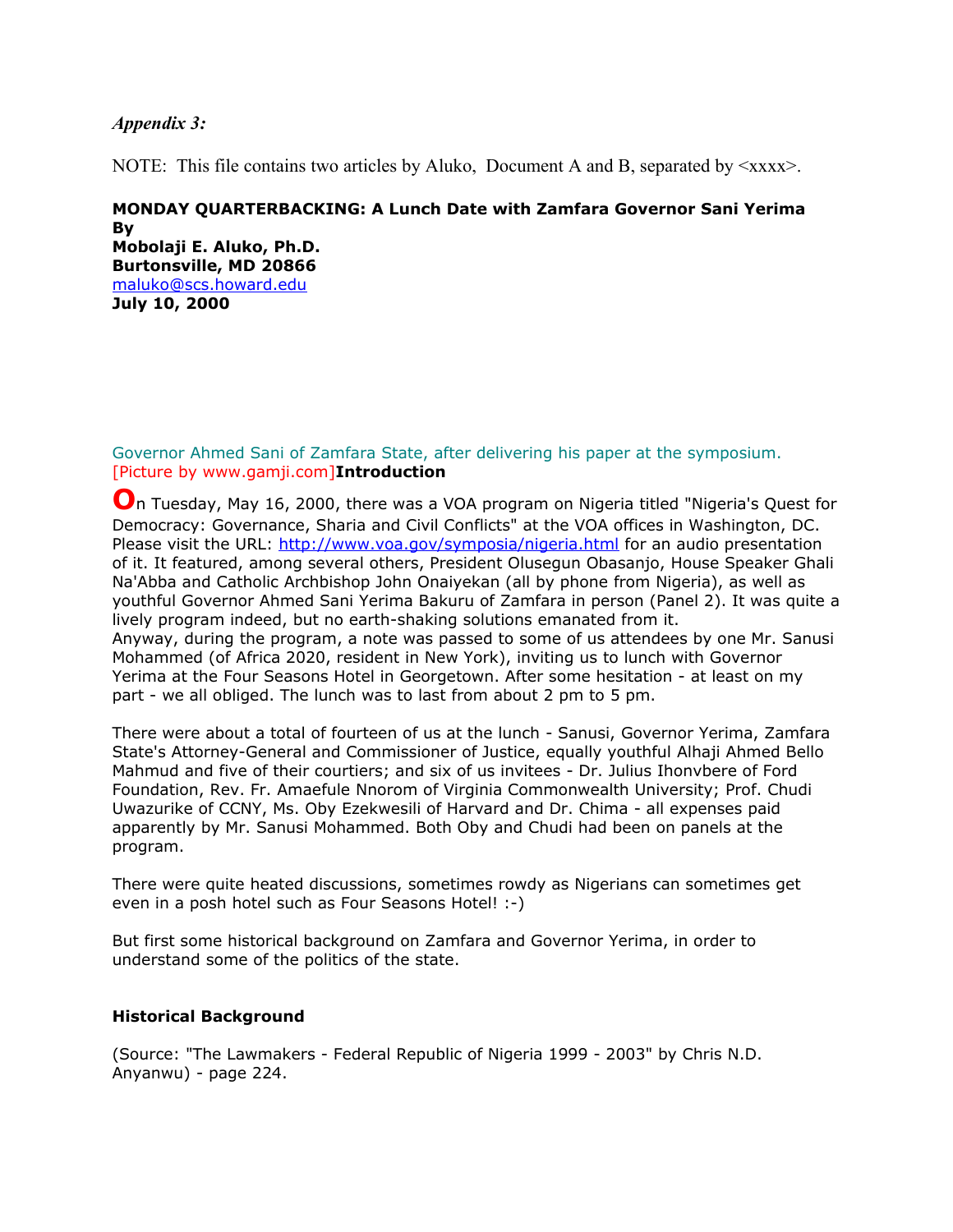# **QUOTE**

Zamfara is one of the three states carved out of the old Sokoto State (THE TWO OTHERS BEING KEBBI AND SOKOTO ITSELF.) It was created on October 1, 1996 [DURING THE TENURE OF GENERAL SANI ABACHA] and occupies a land mass of 38,414 square kilometers with a population of 2,231,472 (1991 Census.) The state shares borders with Niger Republic, Sokoto, Katsina and Niger States. Its capital is Gusau. Five major ethnic groups dominate the state: Fulani, Katsinawa, Gobirawa, Zamfarawa and Burmawa. However they all have a common language: Hausa. Farming is the major occupation there.

The people of Zamfara had been for long agitating for autonomy and self recognition. They felt overshadowed under the Sokoto emirate council. In 1962 they pressed for the creation of Zamfara emirate council, but this move was aborted by powerful forces almost when it was yielding fruit. They started agitation for a separate state and indeed the defunct second republic National Assembly [WITH SHEHU AS PRESIDENT, 1979-9183] approved their request, but before the state could be created the military [UNDER BUHARI, ON DECEMBER 31, 1983] took over government. Their quest for a state was again taken through successive military administrations until it became a reality in 1996.

Zamfara, just as Kebbi and Sokoto, has always maintained a voting pattern which favours conservatives. The Northern Peoples Congress (NPC) was in control in that territory in the First Republic [WHEN TAFAWA BALEWA WAS PRIME MINISTER] while NPN dominated in the Second Republic. In the aborted Third Republic [UNDER GENERAL BABANGIDA], there was a replay of this through the conservative NRC.

The [CURRENT] Fourth Republic while true to the past inclination has seen the emergence of new factors which affected the election outcome. Prominent among these factors was the Shinkafi phenomenon. Whereas Shinkafi and his group were in APP [ALL PEOPLES PARTY], the old breed politicians were in the PDP [THE PEOPLES DEMOCRATIC PARTY, THE DOMINANT PARTY IN THE COUNTRY, AND THAT OF THE PRESIDENT.] At the local government elections, the two parties won evenly but during the State House of Assembly, APP won overwhelmingly with 19 seats, leaving only five for PDP. Again at the gubernatorial election, youthful Alhaji Ahmed Sani of APP (40 years old) defeated more matured, experienced Malam Yahaya Abdulkarim, of PDP, a one-time governor of the old Sokoto State. There was indeed a power shift from the old breed to the new.

Apart from the Shinkafi following which was very strong, especially since he was the vicepresidential candidate for APP [UMARU SHINKAFI WAS THE VICE-PRESIDENTIAL CANDIDATE TO OLU FALAE'S PRESIDENTIAL CANDIDACY ON THE JOINT APP-AD TICKET THAT CONTESTED AND LOST AGAINST THE OBASANJO-ATIKU PDP TICKET], Sani may have won easily because in addition to his goodwill he had a head start advantage over his rival. Whereas it took PDP quite some time to choose a flag bearer, APP was never in doubt over the sole candidature of Sani, who was very popular among the talakawas (the commoners.) The national assembly results were surprising as PDP and AD had no seat in the Senate. The APP won the entire three seats. At the House of Representatives, PDP won 1 seat, while APP had 6.

# **UNQUOTE**

# **Discussions at the Lunch**

After an awkward period of deciding whether we would have liquor or not (we settled for no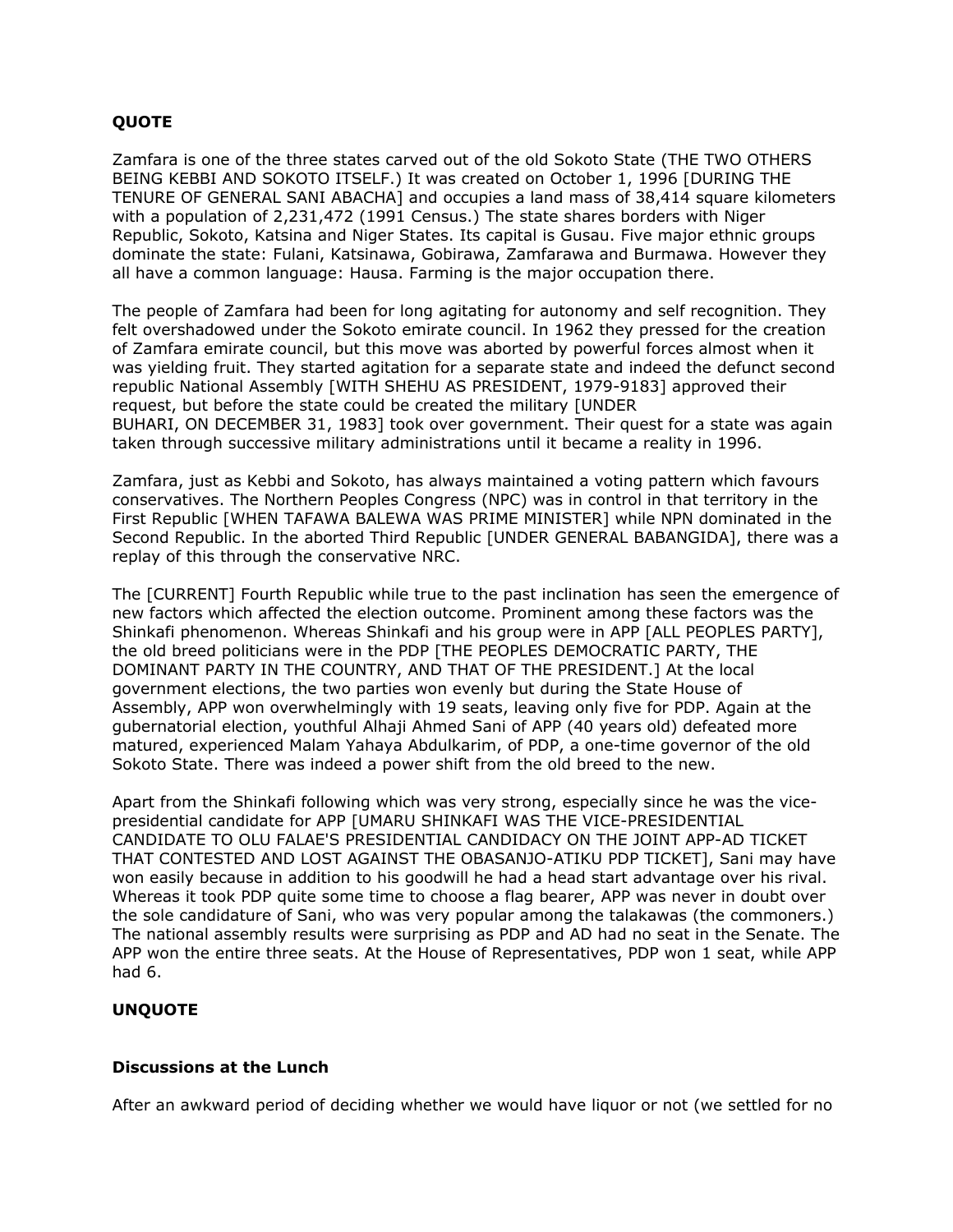wine, for religio-sensitive reasons), Sanusi Mohammed and the Governor thanked us for coming, and explained that they merely wanted to provide some information about the Sharia happenings in Nigeria to some of us. We were equally delighted to meet with him, and quickly expressed the hope that he would explain his Sharia "mischiefs." Quite frankly, for the three hours that we met, the Governor and his equally youthful Attorney-General were very forthcoming with information:

#### (1) About the PARTY dynamics and moves behind his declaration of Sharia

Governor Sani Ahmad stated that before declaring for candidacy, he found out that Sharia was most desired from his electorate; he then promised them Sharia during his campaigns he says that he has videos to prove it, including three shouts of "Allahu Akbar" or "God is Great" at the beginning of each stop - and NO ONE in his party or the country took him up on it. Therefore he state that Sharia was his weapon to beat the otherwise powerful PDP in Zamfara because they had money and he had none; even his own APP did not believe that he would win, and so did not support him financially.

After the election, he meant to settle down to the normal business of governing sans-Sharia, but was pushed into an early delivery on his Sharia promise by the PDP in Zamfara because they went around saying that he had promised something that he had no intention of fulfilling, and that he feared that he would have been impeached. So he quickly declared in August a Committee on Sharia; it was passed unanimously by his assembly, and he signed it into law; on October 27 1999 (an event to which he invited the president, among others) he announced that he would commence in January 2000, and that since then, he has been executing it in his state without problem. In fact, he said he has VIDEO TAPES of his numerous consultations with all Christian and ethnic leaders before Sharia was introduced in Zamfara, and all were assured of the idea.

All this time, no one, including the President or the Attorney-General had talked to him or stopped him, and that if there had been a bone of contention, he would have been prepared to suspend action to wait for the

Supreme Court to have it resolved. [Attorney-General Agabi spoke to the conference by phone saying nothing in the constitution empowered the Federal Government to go to court against a state!] He said that his attempts to see the President one-on-one were frustrated by PDP aides, according to the Governor, and he finally "managed" to see the President only within the past month or so, when, to the surprise of the president, he narrated his past frustrated attempts to explain issues to him.

Sani Yerima was blunt in saying that NONE of the political parties has ANY VISION for moving the nation forward, and that there needed to be a re-alignment of political forces. He said that he was in support of a

national conference. One humorous aside: when we asked him who the new Chairman of APP was, he could not remember! He had to appeal to his Attorney-General, who after mining his own brain, finally came up with the name: Yusuf Ali. And yet, Sani Yerima was the Chairman of the Convention at which the new Chairman of the party was chosen! He gave me a high-five when I teased him that "You don't even know the Chairman of your party!"

When we asked him why Sharia was now been implemented just under the Obasanjo presidency when nothing like that was introduced under past presidents, for example, during Shagari's time, he said that it was because he was not the Governor of Zamfara then! Smart(-alec) answer. :-)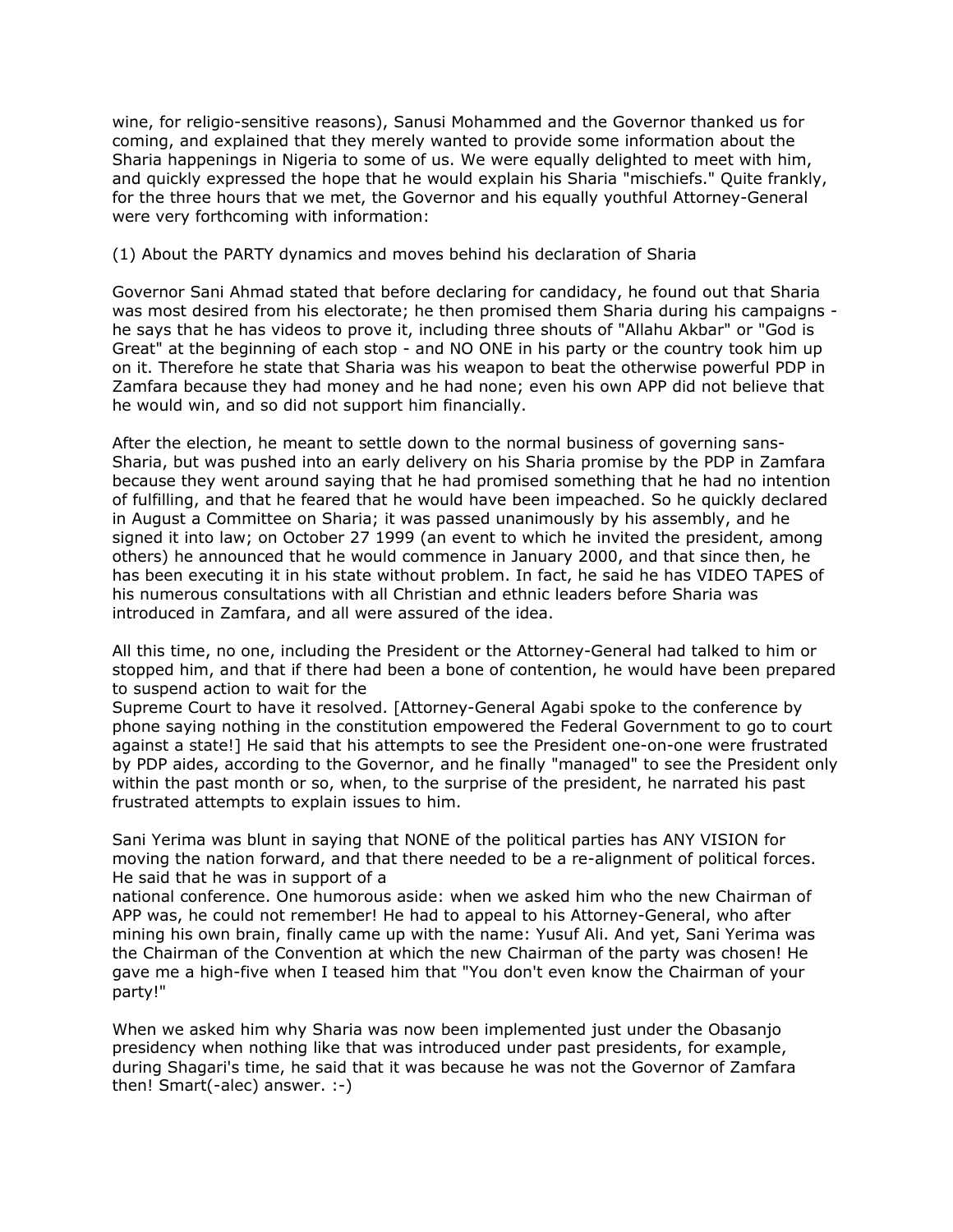He gave each one of us a copy each of the full Sharia Penal code of Zamfara, featuring 408 sections, a number of which relate to "Criminal Breach of Contracts of Service", "Breach of Official Trust", "Offences by

or Relating to Public Servants", "Contempts of the Lawful Authority of Public Servants", "Forgery" and the like. Pretty comprehensive. The (barbaric - to my mind) amputation is but one of 17 punishments in the

Code for specific crimes, and he insisted that amputation was no more barbaric than capital punishment by hanging, firing squad, electrocution or lethal injection.

(2) On Amputation and Buba Bello Jangebe

Governor Yerima stated that except for the AMPUTATION, that all he did was move the Sharia criminal code hearings from AREA COURTS to Sharia courts.

The story on Jengebe was a little funny, if not morbid. Apparently he was a known thief who boasted 'round town that he could steal any cow, and that once a cow got into his compound, it would vanish for ever, so that he could never be caught. Anyway, he stole this particular cow, and it did not vanish; the owner came and identified his cow; Jangebe confessed; and the punishment announced was amputation. The rest is history.

Governor Yerima said he knew then that he had trouble in his hands, no pun intended. So he called Jangebe to his governor's mansion three times to plead with the guy to appeal the sentence, to no avail. Jengede said that if that was Allah's will, so be it. So the sentence was carried out reluctantly, [I might add, with milk, maltina and meat given to the hapless Jangebe.] Sani Yerima swore that "Wallahi tallahi", amputation would NEVER AGAIN happen in his watch in Zamfara. [That evoked some head-shaking laughter, some gallows-humor, around the table.]

(3) On what non-Sharia policies he was doing to benefit his state

After regaling us with the Sharia stories, we were ready to take him up on other matters: "So exactly how are you impacting your state other than with Sharia?"

He gave an account of how he was cleaning up the corruption in Zamfara, addressing the woeful economic crisis there, and the serious problems that he is now facing both from the civil servants and the religious leaders in his state! He had set his state's minimum wage at N5,000 a long time before and had added N500 following the Federal govt's recent policy; Zamfara started a fertilizer subsidy project; he has started his poverty alleviation program to create jobs; he asked all those with certain property qualifications in the civil service to resign and go into business as there were no industries in the state. He made arrangements with a bank for a line of credit); he stopped the practice of giving money to religious leaders (he said that they now hate him for that); he reeled off figures of schools, hospitals, roads etc that have been built or rehabilitated etc.

(4) For more information....

For example, to ascertain the account above, do contact Alhaji Ahmad Sani, Government House, P.M.B. 01050, Gusau, Zamfara State: Phone 063-204060; 201092; 203305. Fax 202178.

That is what the card he gave to us read. No email yet, but he happily said that he was working on it - and that I should call him when next I visit Nigeria! :-)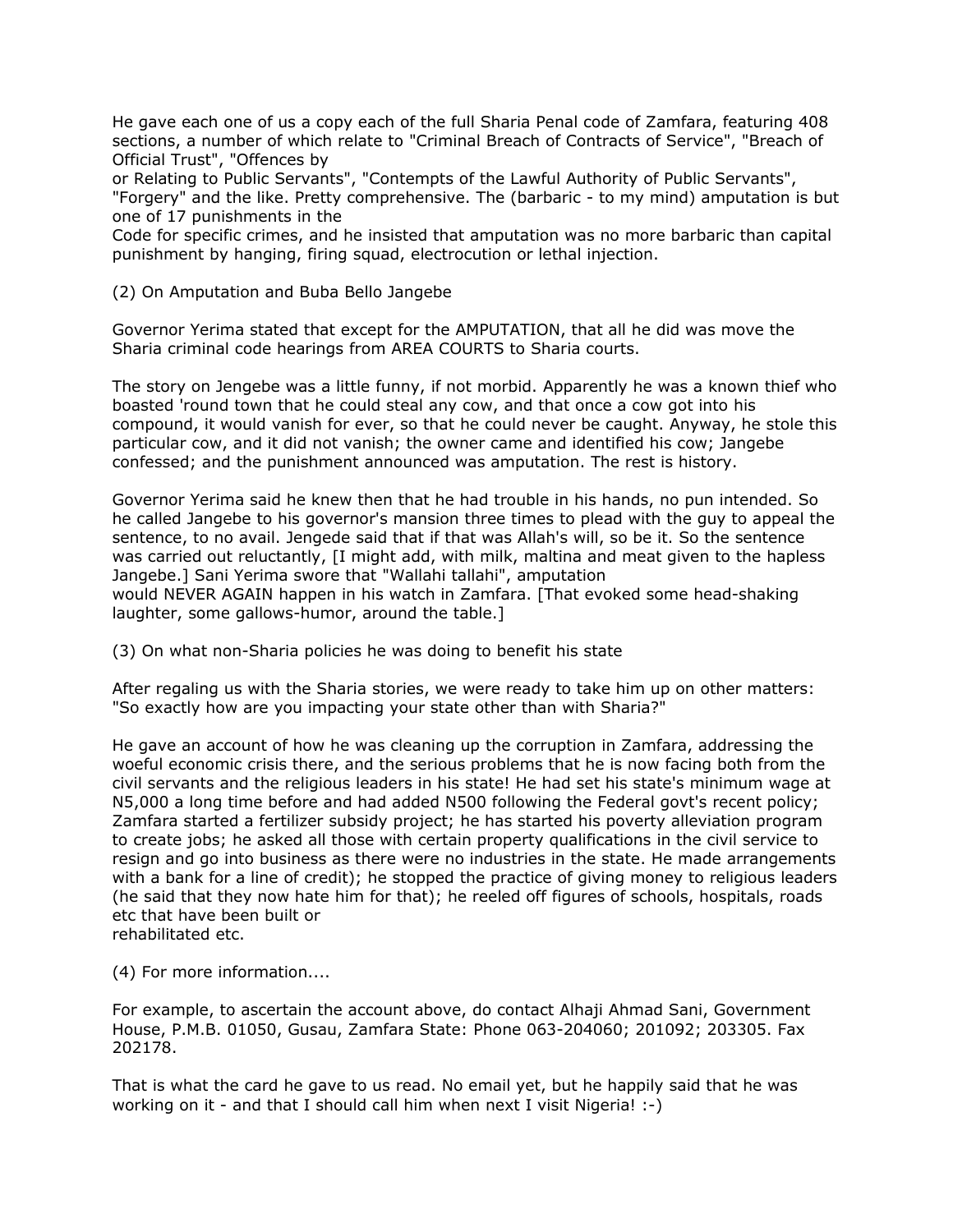Of course, you can also contact Julius, Oby, Chudi and Rev. Fr. Nnorom.

### **My Impressions from the Yerima Encounter**

My Impressions from the Yerima Encounter ---------------------------------------

First, why did Governor Yerima want to talk to some of us? Obviously, he wanted to meet some Nigerians in the Diaspora and make his case, and hope that we would state it as he said it and understand him better.

Personally, I have been struggling with whether to oblige him - hence this belated write-up. In fact, I am reminded in Proverbs 23:1-3 of lunch with rulers:

1 When you sit down to eat with a ruler, Consider carefully what is before you; 2 And put a knife to your throat If you are a man given to appetite. 3 Do not desire his delicacies, For they are deceptive food.

And then I said, "Why not? What benefit to Nigeria if we just had lunch and no one hears what the controversial governor told us?"

All in all, Governor Yerima gave all of us - me at least - a convincing show, but I closed the discussion by telling him that he should recognize that the world outside Nigeria sees expanded Sharia and amputations as a return to barbarism, and that using local politics to do things that have an international impact on the image of Nigeria was not a good thing for Nigeria. He seemed to agree that he would have to be more careful next time. Julius Ihonvbere also pointed out during the discussion that it was improper, unfair, and unrealistic to want to be absolute in today's Nigeria on any issue, that trying to bring into play rules etc developed in the days of Prophet Mohammed or even Othman Dan Fodio to a new, complex, technology driven, and pluralistic society was unrealistic and undemocratic.

Bottom line? Firstly, Sharia, at least for Governor Yerima, was an opportunistic election ruse that may have blown up in his face. Secondly, he did not calculate the fact that it would be adopted by governors and states who did not campaign on that platform - for example he says that he was taken by surprise that Kaduna even CONTEMPLATED adopting Sharia, especially without due consultations with their constituents! Thus he felt that it was more political than religious since there was no problem in his Zamfara State. Thirdly, this Sharia thing has evolved into a battle for political turf in the North between PDP and APP using religion. Neither of the parties wants the other to gain advantage using religion. Fourthly and perhaps most importantly - the other equation is that this Sharia debacle keeps Obasanjo off-balance, and does not enable him to claim as much success in his presidency as he otherwise would.

#### **And Since Then in Zamfara - Elsewhere?**

Sokoto (May 29) and Kano (June 21) have joined Zamfara (January 27, 2000), while Niger, Kebbi, Borno, Yobe, Jigawa, Bauchi, Nassarawa and Gombe are all "fixing" to start Sharia, with volatile Kaduna still threatening. In fact, according to TELL Magazine of July 3, 2000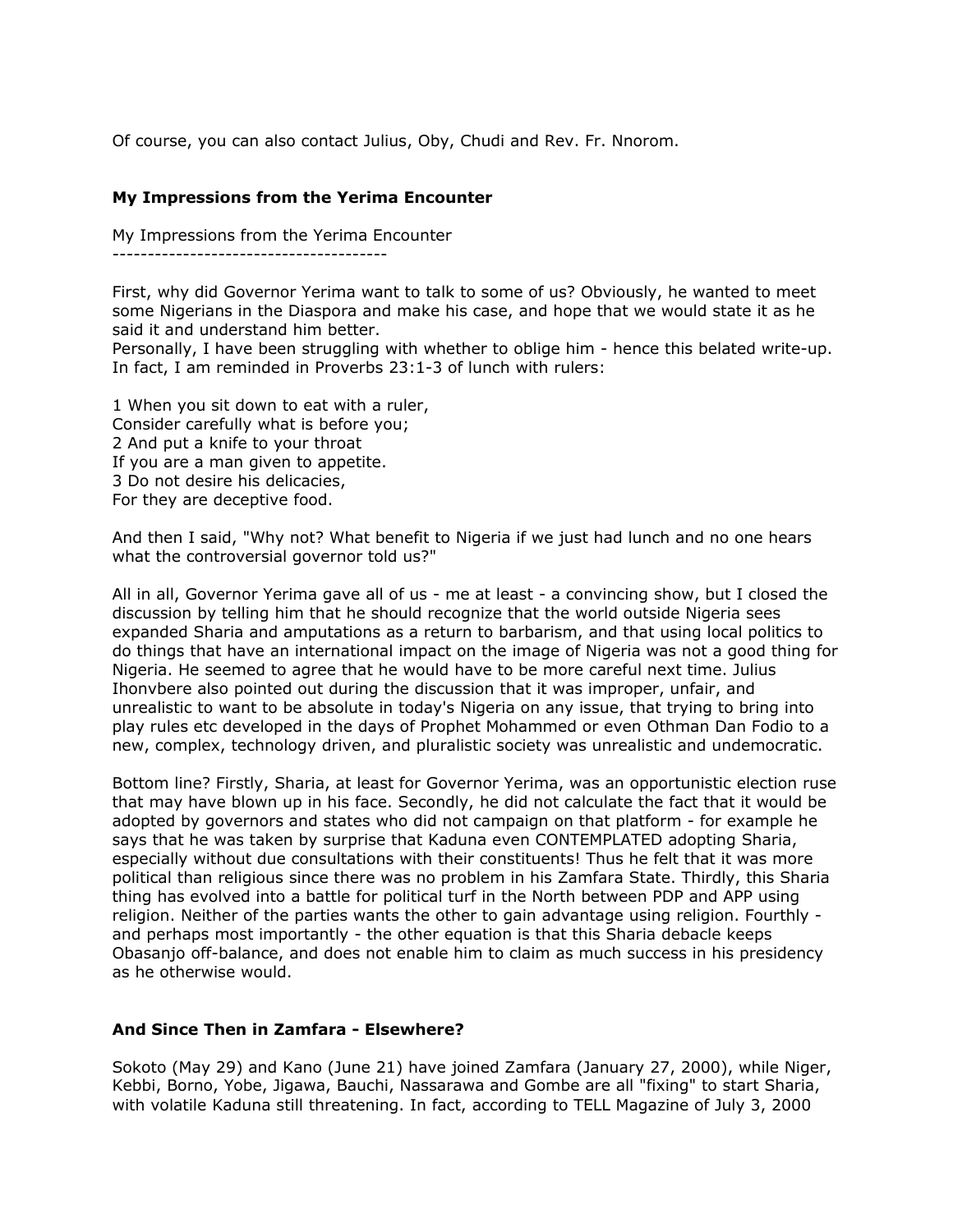(page 23):

# **QUOTE**

### **Their Date with Sharia**

Kano State Bill signed - February 24, 2000 Launched June 6, 2000 To be implemented - November 26, 2000

Sokoto State Bill signed - January 31, 2000 To be launched - June 29, 2000

Zamfara State Adopted - October 27, 1999 Launched - January 27, 2000

Niger State Bill signed - December 12, 1999 Kaduna State 11-man ad-hoc committee set up to look into its introduction

Katsina State Adopts motion banning alcohol, gambling and prostitution on June 19, 2000

Borno State To be implemented soon. No bill passed yet

Jigawa State To be implemented - August 2

Yobe State To be implemented - August

#### **Is this a wildfire or what?**

#### **Some Closing Thoughts**

Unfortunately, religion is such an emotive issue; the Sharia states have boxed themselves into a corner, and I don't see how they will go back on it. The imposition of expanded Sharia by some of these Northern states is a big mistake that will set them back economically and socially in a federal Nigeria. That President Obasanjo did not use the Courts to arrest the imposition , that he first thought that it would "fizzle away," and relied on an ADVISORY Council of State to appeal to the "gentlemanliness" of these states - was a big mistake.

But the genie is now out of the bottle, and we will have to live with it.

The best we can do right now in the face of Obasanjo executive pusillanimity is to ensure that those who are still thinking of imposing Sharia should know the social and economic penalties that they face, so that they might think twice about adopting the expanded Sharia system in the same manner as Zamfara and the others.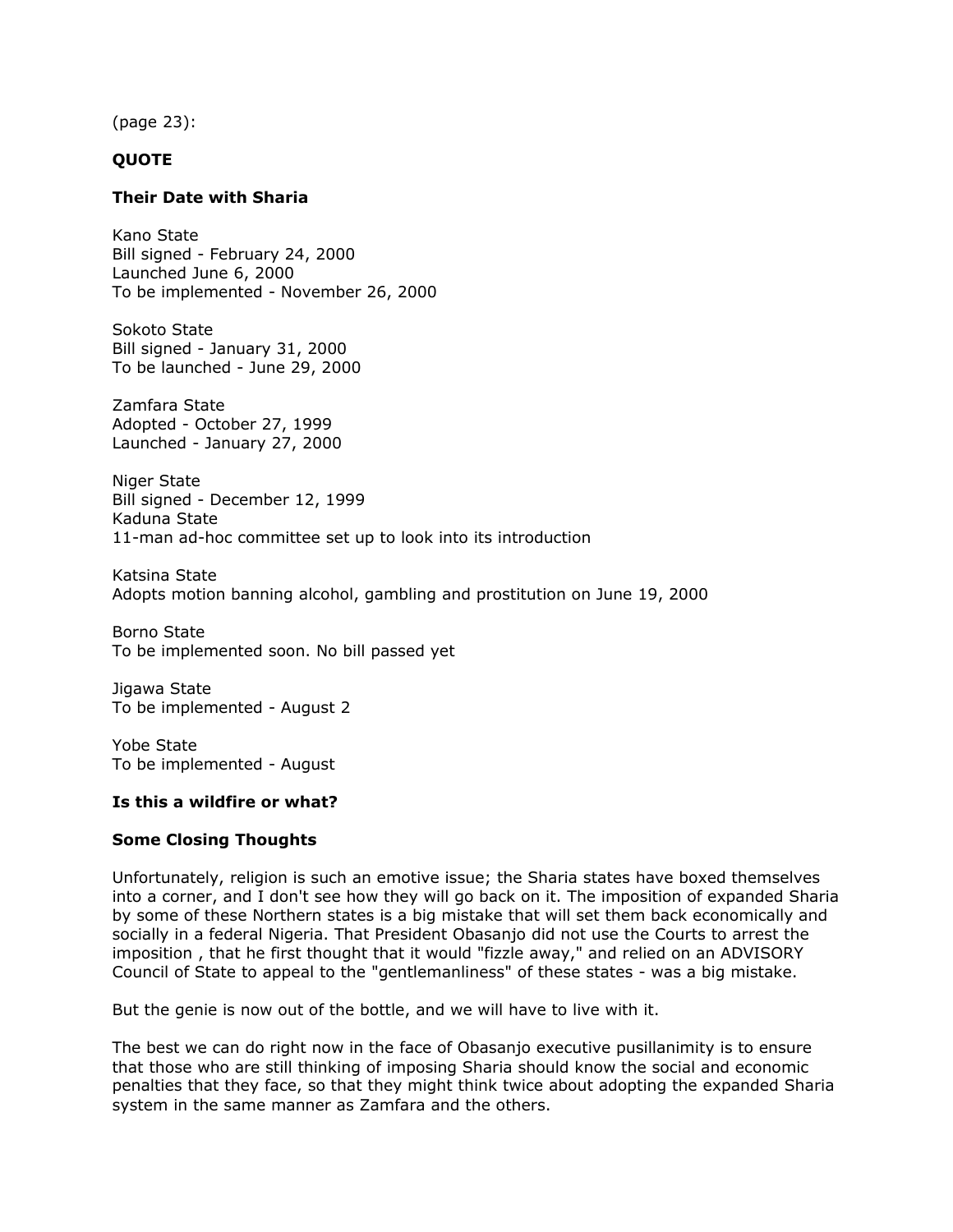The other non-Sharia states will probably use EVERY OPPORTUNITY within the law to isolate them SOCIALLY and ECONOMICALLY. For example, I am in full support of unwilling NYSC corpers DEFERRING their service indefinitely, while being employed for that year (but not in lieu of the service) by their states of origin, or other states who are willing to do so (again not in lieu of the official service.)

The Sharia states will eventually feel economic pain; unfortunately, because they are still in NIGERIA, it will also be Nigeria feeling economic pain, and one part of the body inflicting pain on another.

It is unfortunate - and ridiculous - that it might turn out this way.

I continue to STRONGLY believe in an SNC, but the fact of the matter is that the Sharia people WILL now fight HARDER against a National Conference, because they have gotten what (according to them) is uppermost in their minds, and the other states can only come level with them at such a conference. Those states are now bound to come with a strong anti-Sharia agenda, so why give them a chance to beat up on them? So this Sharia saga ups the stakes for a National Conference.

Consequently, I am now of the opinion that those states that do not like the present Constitution and the present Nigerian polity must FIND WAYS of chipping, chipping, chipping away at the edges of this 1999 Constitution until we all force ourselves to the table. That is why this NYSC issue is very timely, and one can imagine that many other such issues will come along the way - or should be seriously given thought to.

Best wishes all.

# **Some useful links on Zamfara:**

[http://www.gamji.com/news/sharia1e](http://www.africanews.org/west/nigeria/stories/19991027_feat31.html)ditorial [http://www.gamji.com/news/sharia2b](http://www.postexpresswired.com/postexpress.nsf/7c45df0e9873ec4885256436005d3eb0/fbf56a092186af70852568180062e8ac?OpenDocument)egins Sharia [http://www.gamji.com/news/sharia3A](http://www.postexpresswired.com/postexpress.nsf/7c45df0e9873ec4885256436005d3eb0/465994d794c51a7e8525684e002cdc81?OpenDocument)PP Oks [http://www.gamji.com/news/sharia4s](http://www.postexpresswired.com/postexpress.nsf/7c45df0e9873ec4885256436005d3eb0/76e629aca90193f38525684f003647ed?OpenDocument)chools [http://www.gamji.com/news/sharia5c](http://www.postexpresswired.com/postexpress.nsf/7c45df0e9873ec4885256436005d3eb0/0b7f61f1b2de551d8525686a0057e0ad?OpenDocument)ontracts [http://www.gamji.com/news/sharia6s](http://news.bbc.co.uk/hi/english/world/africa/newsid_620000/620058.stm)tart [http://www.gamji.com/news/sharia7s](http://www.africanews.org/west/nigeria/stories/20000313/20000313_feat12.html)oftpedal [http://www.gamji.com/news/sharia8f](http://www.ngrguardiannews.com/news2/nn784213.html)ears defeat [http://www.gamji.com/news/sharia9j](http://www.ngrguardiannews.com/news2/nn786326.html)obs [http://www.gamji.com/news/shariapv](http://www.ngrguardiannews.com/news2/nn789203.html)iolates Sharia [http://www.gamji.com/news/shariaqc](http://www.ngrguardiannews.com/news2/nn789607.html)ut hand [http://www.gamji.com/news/shariars](http://www.vanguardngr.com/wk107200/Nn204070.htm)chools [http://www.gamji.com/news/shariase](http://www.vanguardngr.com/wk107200/fs109070.htm)ditorial [http://www.gamji.com/news/shariatO](http://news6.thdo.bbc.co.uk/hi/english/world/africa/newsid_811000/811548.stm)basanjo [http://www.gamji.com/news/shariauK](http://news6.thdo.bbc.co.uk/hi/english/world/africa/newsid_800000/800058.stm)ano

==================xxxx

*Appendix 4:*

**DOCUMENT B:**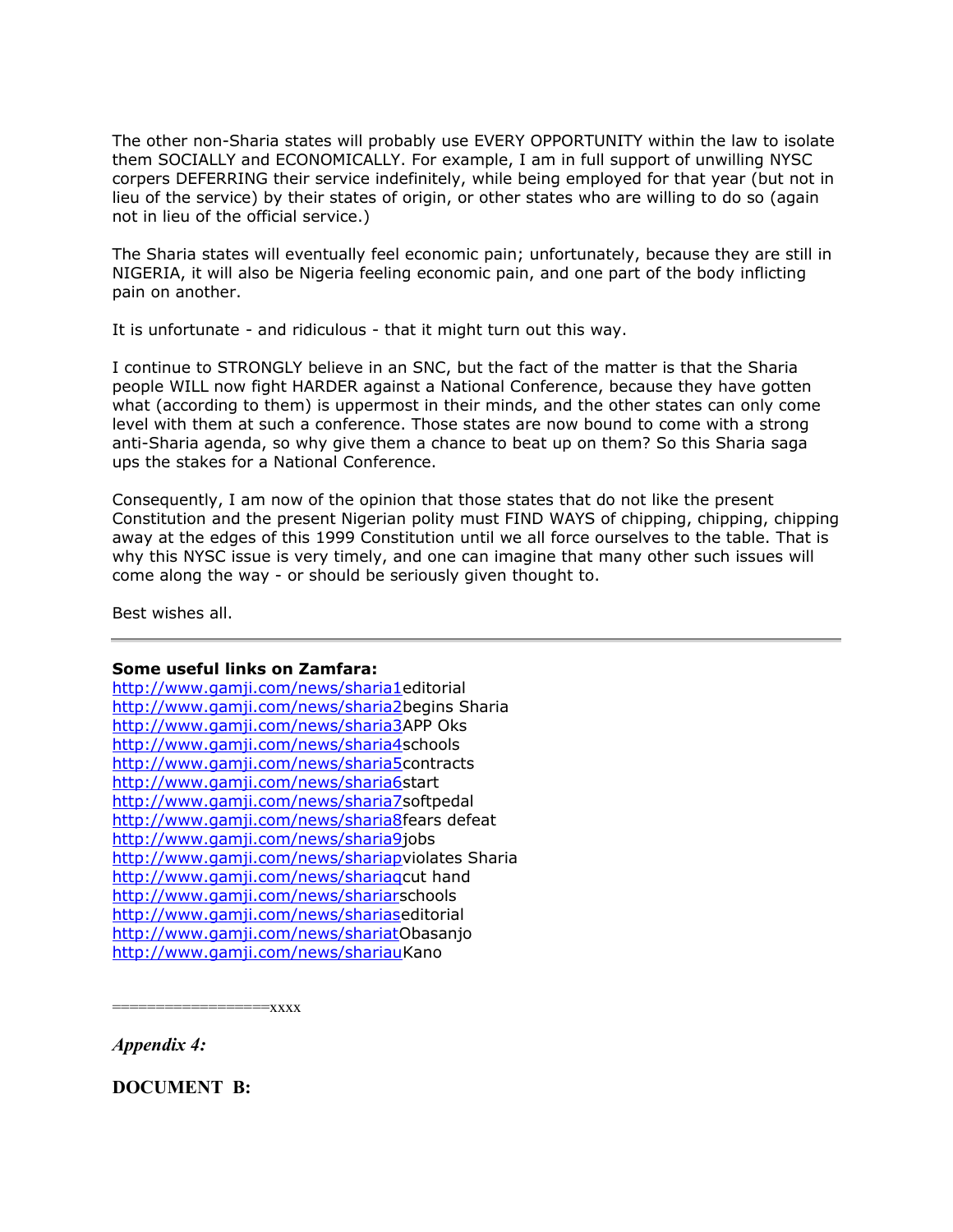GAMJI 298

FRIDAY ESSAY: The Unfizzled Sharia Vector in the Nigerian State **By**

Mobolaji E. Aluko, Ph.D. Burtonsville, MD, USA Friday, March 22, 2002

# **[Alukome@aol.com](mailto:Alukome@aol.com)**

I. The Declaration of Illegality After many years of hemming and hawing, and after thousands of deaths as an aftermath, the Federal Government, from the pen of second-time Justice Minister Kanu Agabi, has finally made a definitive statement about Sharia. This is how the letter must have looked: **OUOTE** 

Federal Government of Nigeria

Ministry of Justice, Garki, Abuja, Nigeria

March 18, 2002 HAGF/SHARIA/2002/Vol. 1

MEMORANDUM

To: Governors of All States that are Practising Sharia Legal System Zamfara - H.E. Ahmed Yerima Sani, Government House, Gusau

Sokoto - H.E. Alhaji Attashiru O. Bafarawa, Government House, Sokoto

Niger - H.E. Alhaji Abdullahi Kure, Government House, Minna

Kano - H.E. Alhaji Rabiu Musa Kwankwanso, Government House, Kano

Katsina - H.E. Alhaji Umaru Musa Yar'Adua, Government House, Katsina

Jigawa - H.E. Alhaji Ibrahim Saminu Turaki, Government House, Dutse

Borno - H.E. Alhaji Mallam Kachalla, Government House, Maiduguri

Yobe - H.E. Alhaji Bukar Abba Ibrahim, Government House, Damaturu

Kebbi - H.E. Alhaji Adamu Aliru, Government House, Birnin

Bauchi - H.E. Alhaji Ahmadu Adamu Muazu; Government House, Bauchi

Kaduna- H.E. Alhaji Ahmed Makarfi , Government House, Kaduna

Gombe- H.E. Alhaji Abubakar Hashidu, Government House, Gombe

From: Mr. Kanu Agabi (SAN), Attorney-General of the Federation and Justice Minister RE: Prohibition of discriminatory punishments.

Your Excellencies:

It is my solemn duty to bring to your notice the hundreds of letters which I receive daily from all over the world protesting the discriminatory punishments now imposed by some Sharia courts for certain offences. As a respected member of the world community we cannot be indifferent to these protests. I crave your indulgence, therefore, to give thought to these protests and take measures to amend or modify the jurisdiction of the courts imposing these punishments so that we do not in the end isolate either the country as a whole or the affected states. We must be seen to comply with our constitution which in Section 42 (1) (a) provides as follows:

A citizen of Nigeria of a particular community, ethnic group, place of origin, sex, religion or political opinion shall not, by reason only that he is such a person -

be subjected either expressly by, or in the practical application of, any law in force in Nigeria or any executive or administrative action of the government, to disabilities or restrictions to which citizens of Nigeria of other communities, ethnic groups, places of origin, sex, religious or political opinions are not made subject.

I appreciate that your motive in conferring criminal jurisdiction on the Sharia Courts is to ensure transparency and achieve a more orderly and disciplined society. I commend this lofty objective but in achieving it we must not violate the constitution. Unless we abide by the constitution we shall have on our hands an arbitrary society based on the discretion of our rulers. That is totally unacceptable.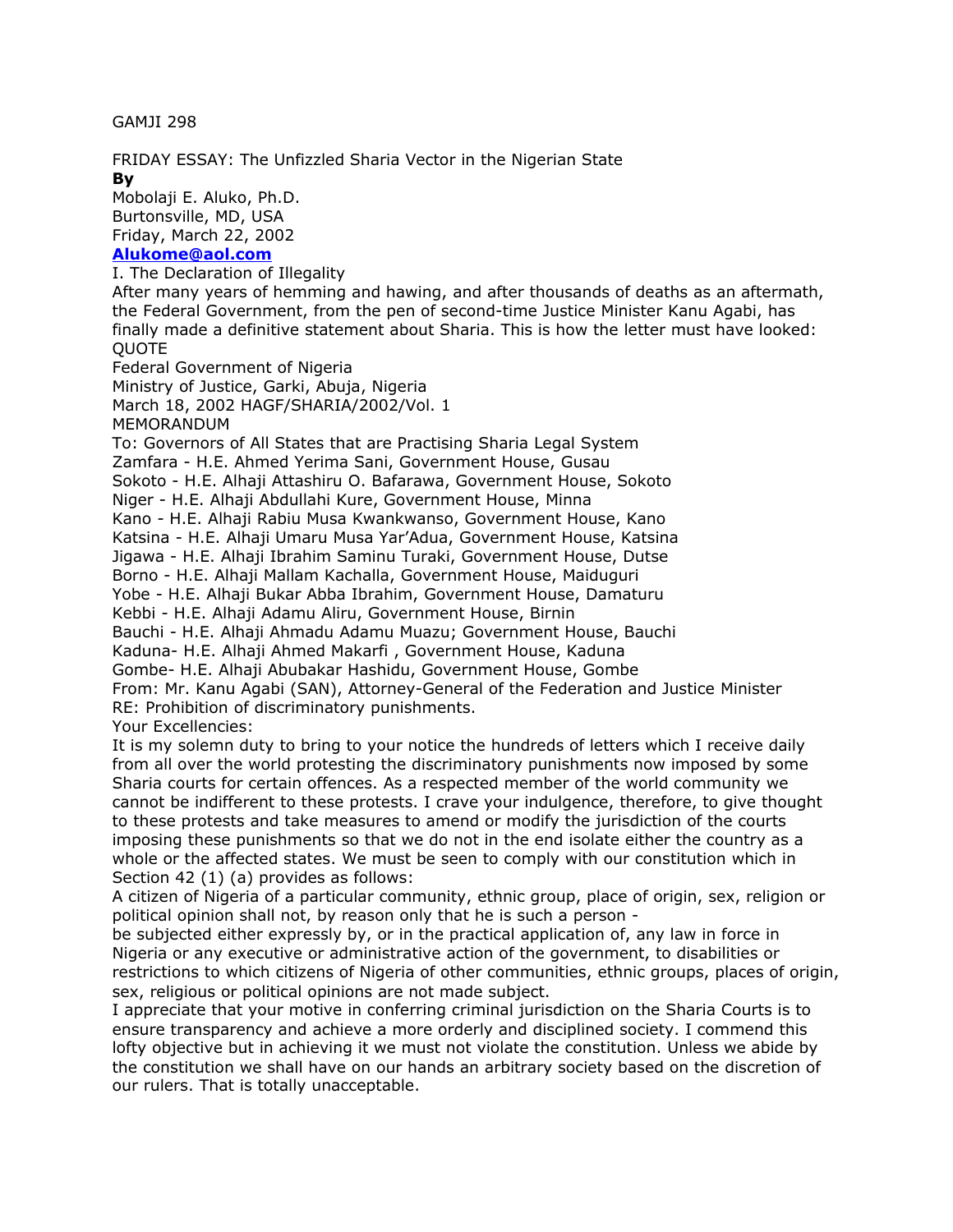The fact that Sharia law applies to only Moslems or to those who elect to be bound by it makes it imperative that the rights of such persons to equality with other citizens under the constitution be not infringed. A Moslem should not be subjected to a punishment more severe than would be imposed on other Nigerians for the same offence. Equality before the law means that Moslems should not be discriminated against. As an elected governor I am certain that you would not tolerate such disparity in the allocation of punishment. It is not only against the constitution but also against equity and good conscience.

Individuals and states must comply with the constitution. A court which imposes discriminatory punishments is deliberately flouting the constitution. The stability, unity and integrity of the nation is threatened by such action. In order to implement policies or programmes inconsistent with the constitution we must first secure its amendment. Until that is done we have to abide by it. To proceed on the basis either that the constitution does not exist or that it is irrelevant is to deny the existence of the nation itself. We cannot deny the rule of law and hope to have peace and stability.

I write to you in good faith and in the interest of our country and the law. While bearing witness to your devotion to our country and to the cause of fairness and justice, I urge that you do not allow your zeal for justice and transparency to undermine the fundamental law of the nation which is the constitution.

I appeal to you, therefore, to take steps to secure modification of all criminal laws of your state so that the courts will not be obliged to impose punishments which derogate from the rights of Moslems under the constitution.

May God guide you successfully through these difficult times. Signed:

Kanu Agabi (SAN)

Attorney-General and Minister for Justice UNQUOTE

On the whole, a well-written letter, kudos go to Justice Minister Agabi on his second coming! One is particularly pleased at Agabi's emphasis on the argument that it is MUSLIMS that are actually discriminated against through these harsher Sharia punishments, not non-Muslims! This heavy reliance on Section 42(1) of the Constitution is apt. In a civilised society, nobody should be discriminated against, even with his or her permission!

On the other hand, one is tempted to say that that the declaration is too little too late. One is tempted to say that international condemnation more than Nigerian opprobrium and needless riots and deaths forced the government's hands. One is also tempted to wonder whether an announcement as important as this should not have been made by the President himself, and not in his absence, far away in picturesque Monterrey, Mexico, for his  $86<sup>th</sup>$ foreign trip, where he is hob-nobbing with 60 other heads of State. Or is the President building in some deniability in case some political dams burst?

II. How Sharia Progressed – The "Fizzle that did not Fizzle Out"

But how did this whole Sharia issue progress since May 29, 1999?

First remember that Kanu Agabi was Justice Minister from June 30, 1999 to June 2, 2000; Bola Ige took over from June 2, 2000 till his death December 23, 2001; and Kanu Agabi returned to his former position from March 7, 2002 till date. During this entire period, Olusegun Obasanjo was president and commander-in-chief of the armed forces of Nigeria beginning May 29, 1999.

Give or take a few days, the following table provides information on when each of the 12 states first announced/adopted Sharia law for its Muslim "citizens."

Table 1: The Sharia Vector

State First Assembly Law Date Launched/

Announced Approves Signed Commenced

By Gov.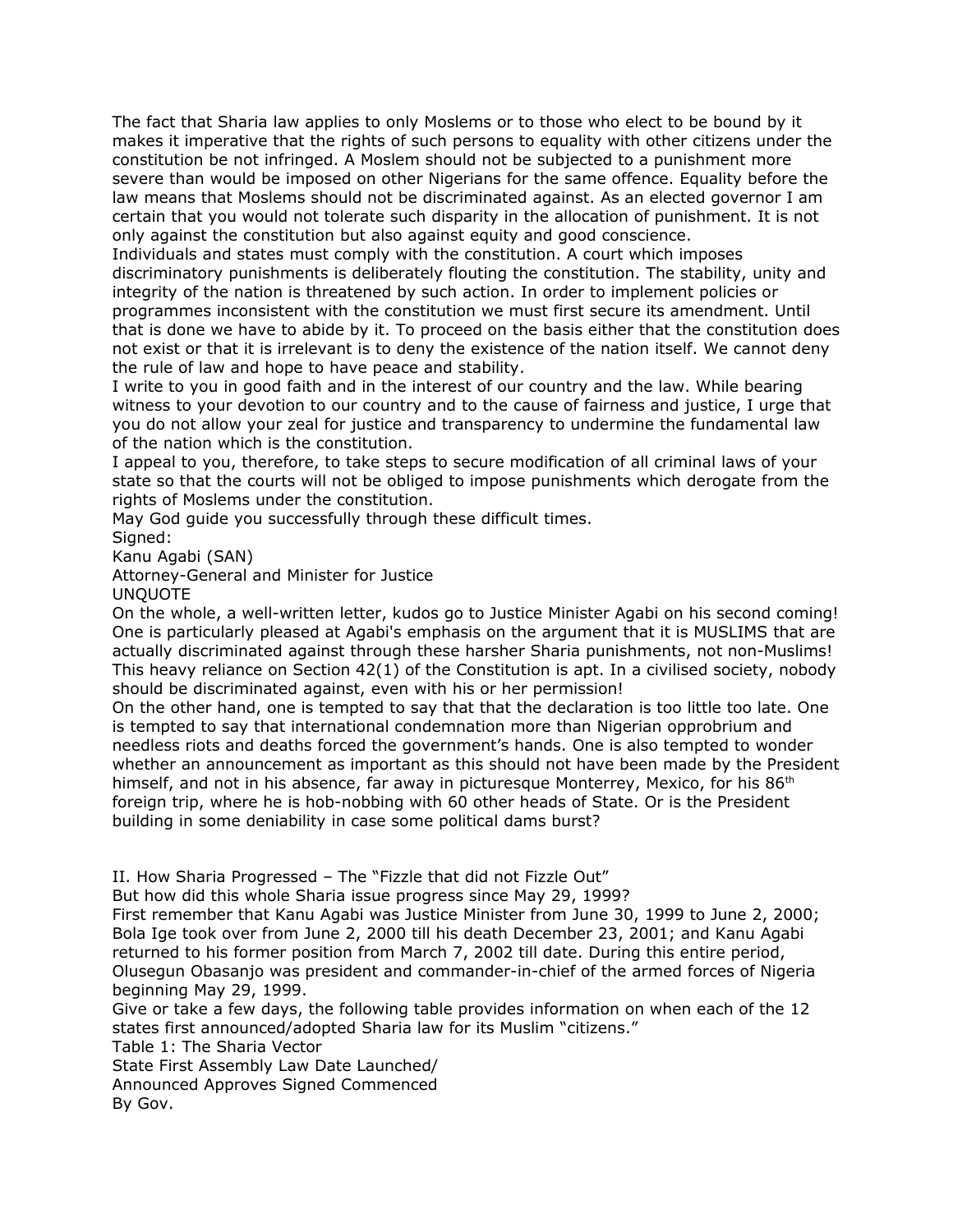1 Zamfara Oct. 22 '99 x x Oct. 27 '99/ Jan. 27, '00 2 Sokoto x x Jan 31, '00 May 29, 2000 3 Niger Jan 14, 2000 x Dec. 12, '00 May 2000 4 Kano x Dec 9, '99 Feb 24, '00 June 21,/Nov 26, 2000 5 Katsina x x x August 1, 2000 6 Jigawa x x x August 2, 2000 7 Borno x x x August 19, 2000 8 Yobe x x Aug 7, 2000 October 1, 2000 9 Kebbi x x x December 1, 2000 10 Bauchi x x Feb. 27, 2001 x 11 Kaduna x Feb 8, 2001 Nov. 2, 2001 Nov. 2, 2001

12 Gombe x x Dec. 14, 2001 x

x date not known from information available

Others Northern States not yet affected, to the best available information:

13. Kogi 14. Kwara 15. Benue 16. Plateau 17. Nassarawa 18. Taraba 19. Adamawa

But what did Obasanjo, Agabi and Ige say during all of this time? Emphatic statements not backed up by deeds – or just outright confusion!

**OUOTE** 

[http://www.africana.com/DailyArticles/index\\_19991104.htm](http://www.africana.com/DailyArticles/index_19991104.htm)

Nigerian State Begins Introducing Islamic Law

October 30, 1999, Obasanjo speaks to Harvard University forum on Sharia The recent adoption of Sharia, or Islamic law, last week by one Nigerian state is unconstitutional and unlikely to remain in effect, [Nigeria's](file:///Articles/tt_217.htm) president, Olusegun Obasanjo (pictured) said during a recent visit to the United States. "We have a constitution in Nigeria and the constitution is against any state religion," Obasanjo said. "To that extent, no part of Nigeria can formulate or go for anything that is a state religion -- it is unconstitutional. That is as the constitution stands." Speaking at a forum at Harvard University in Cambridge, Massachusetts, President Obasanjo also pointed out that Nigeria operates under a federal system and that Sharia law is already used in certain cases in some areas. "We practice true federalism whereby each state has power to make its own law provided it is not in opposition to a national law or the constitution," he told an overflow crowd, including many Nigerians, at Harvard. "We already have Sharia in place, in fact. At the local level we have Sharia laws in place, but it is for personal laws – marriage, inheritance and things like that. So, it is there. We even have something in the constitution saying that Sharia can serve as a court of appeal…People have their own way of doing things…but I don't think it [the effort to introduce Sharia law] will last."

<http://www.domini.org/openbook/nigeria19991213.htm>

Nigeria declares Islamic law unconstitutional

ABUJA, Nigeria, 10 December 1999 (Compass Direct) -- Nigeria's attorney general declared unconstitutional the implementation of Islamic law as planned by six northern Nigerian states. The statement follows widespread protests against the states' actions by Christians in Nigeria. "As for sharia (Islamic law), the constitution permits its limited application in personal and family issues. But the states have gone beyond that limit," said Joseph Agabi, Nigeria's minister of justice and attorney, at a press conference in Abuja on December 3. "The penal code provides for dealing with criminal cases," Agabi said. "There is no other law that is allowed by the constitution to handle criminal cases than the penal code in our judicial system. Now that sharia has been declared by these states to handle criminal cases, this is going beyond the limit permitted. It is unconstitutional and illegal." <http://www.africaaction.org/docs00/nig0003.htm>

March 1, 2000 Speech of President Obasanjo to the Nation

As the Vice-President has announced in his press briefing, the National Council of States met yesterday, Tuesday, February 29, 2000, and deliberated on the alarming security situation in the country.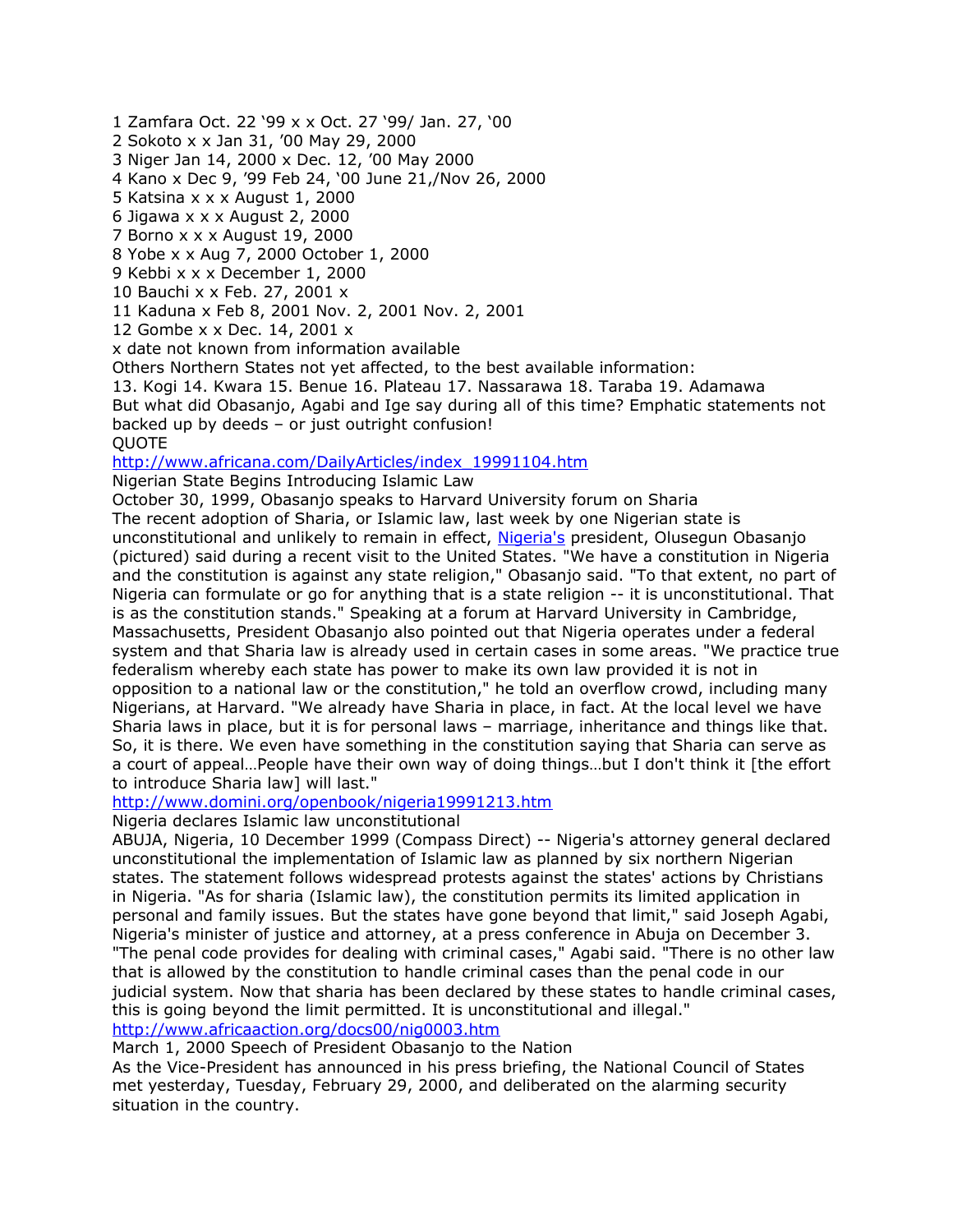The Council was deeply saddened by recent events in Kaduna, and by subsequent events in Abia State, both of which have led to enormous loss of lives and destruction of property. The Council strongly condemned these events, and called for an immediate cessation of hostilities, and of these acts of senseless murder and destruction of property. The Council also reviewed the remote and immediate causes of the disturbances, and noted that the Penal Code currently in force in the Northern States is substantially based on Sharia Law, with the modifications that imprisonment is substituted in place of amputation of limbs, as punishment for stealing, and also as punishment for adultery, instead of stoning to death. The Council noted that these modifications are consistent with the human rights principles enshrined in our Constitution, and considered the punishments adequate in the circumstances. The Council unanimously agreed that all States that have recently adopted Sharia Law should in the meantime revert to the status quo ante. That is, Sharia, as practised in Penal Code, continues to be practiced by all States concerned.

# <http://allafrica.com/stories/200009130037.html>

Obasanjo Carpets Patrons of Sharia (in Rome)

[Vanguard](file:///publishers.html%3Fpassed_name=Vanguard&passed_location=Lagos) (Lagos) September 13, 2000

President Olusegun Obasanjo, yesterday in Rome, Italy took a fresh swipe at the brains behind the current "introduction" of Sharia some Northern states, saying they are insincere. "What we have now is what I call political Sharia. I am not afraid of it because I believe it will fizzle out and Sharia will be welcomed because it had been part of us," President Obasanjo told newsmen in Rome.

<http://www.thisdayonline.com/archive/2001/03/04/20010304news01.html>

The Attorney General's Sallah Gift... Sharia is Constitutional, Says Ige ThisDay Online March 4, 2001

An unexpected backing for the Islamic legal system, sharia, currently in place in most northern states has come from the Attorney General and Minister of Justice, Chief Bola Ige (SAN) who declared it constitutional. In a surprise expression of support which is expected to strengthen the arguments of the pro-sharia elements especially in the north, home of Ige's most vociferous critics, the minister saw nothing illegal in the adoption of the sharia by these states. "To tell you the truth, none of the states, which have passed what they call sharia law have violated any part of the Nigerian constitution" Ige told THISDAY in an interview, but he was quick to add that "they have also not acted as if the penal code is the criminal code by which Muslims are to be governed," The Minister who was asked to clarify the position of the laws setting up the sharia in the northern states of Zamfara, Kano, Bauchi and others that have adopted the Islamic legal system, as against the 1999 constitution said emphatically "they are not in conflict with the 1999 constitution."

<http://www.vanguardngr.com/news/articles/2001/November/15112001/f4151101.htm>

Sharia: FG won't allow Safiya to die —IGE

Vanguard Thursday 15th November, 2001

IBADAN — THE Federal Government has stepped into the recent death sentence passed on Safiya Tungar-Tudu, 33, by a Sharia court in Sokoto State, with the Attorney-General of the Federation and Justice Minister, Chief Bola Ige declaring that Abuja would not fold its hands and watch her killed.

But the Sokoto State Government says her fate will be decided by an appeal court. Safiya, said to be now in hiding was sentenced to death by stoning following her conviction by the court for adultery.

<http://www.ngrguardiannews.com/news2/nn845010.html>

How Ige met U.S.-based Nigerian lawyers on Safiyat

Guardian Tuesday, January 8, 2002.

But Ige was clear, according to Oloko, when he told the delegation of the Nigerian Lawyers Association that "No one will be stoned to death in Nigeria for adultery." "He told us of the political issues of the Sharia and that it was all a smokescreen. Chief Ige told us that only poverty and illiteracy make people susceptible to such manipulation," Oloko recalls. He said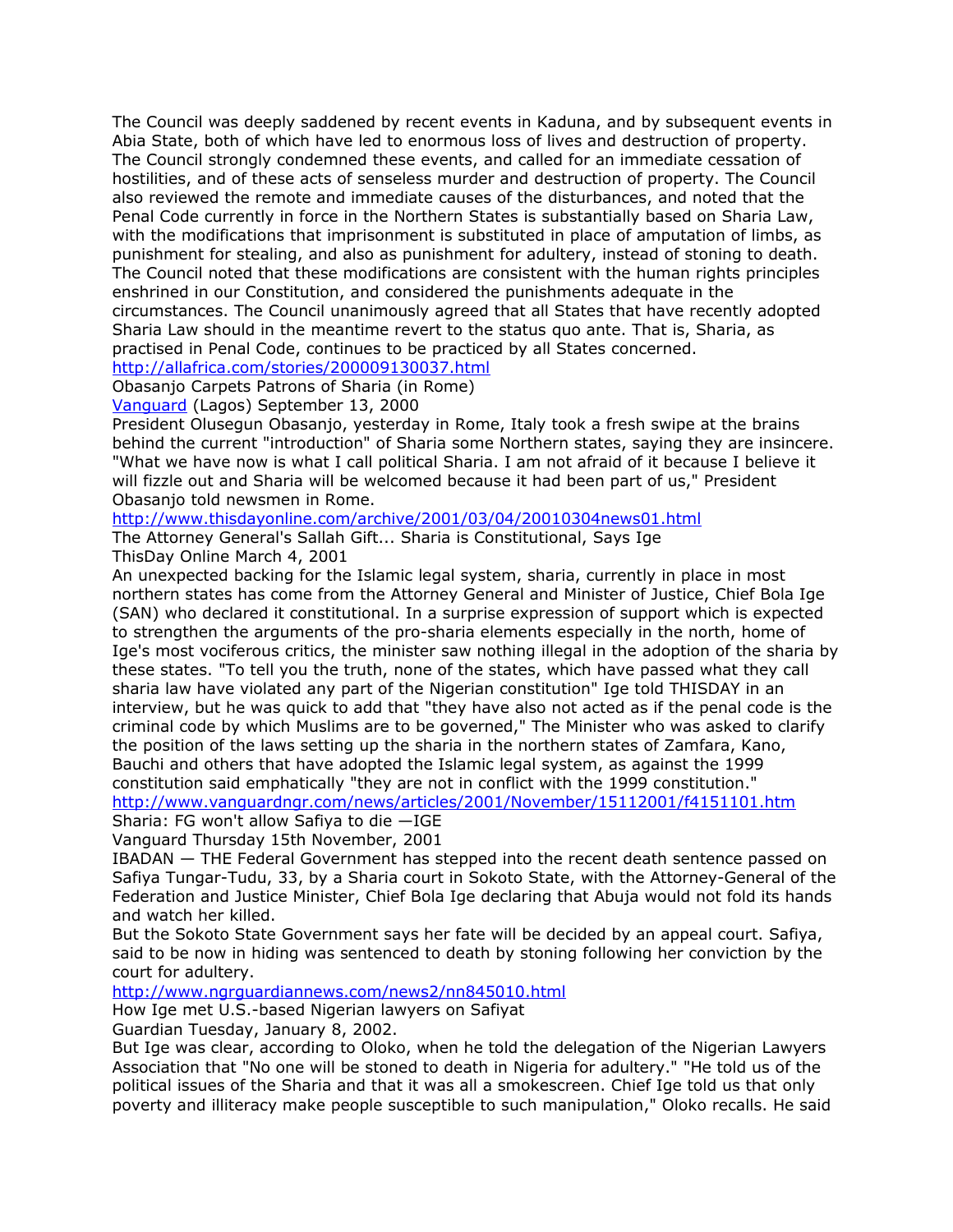the former Oyo State Governor, in that vein, sought support for two bills, one to establish a minimum education rights for all Nigerians and second to establish a minimum age of marriage. He wanted us to focus on those two issues as vehicles that will inhibit such manipulation that the resurgence of Sharia is in Nigeria of today. "Chief Ige told us that Sharia is really a political issue and that the legal standing to implement Sharia had always been there, but now, it is now being used for political purposes." UNQUOTE

On second thoughts, Kanu Agabi has merely restated in March 2002 what he first stated in December 1999!

III. Clearing the land of cow thieves, sexual deviants and other perverts

Anyway, what has been the substantive effect of the application of Sharia law so far in those states that have adopted it?

Well, following the Maliki Law of Jursiprudence adopted by the various states, the following "celebrated" cases have been reported. I have included the names of the State, town, accused(s) and the judges wherever possible  $-$  so that the world may know. Due to my human imperfection, I must necessarily omit a few cases.

February 2000 – Zamfara - Bahiru Sule, was given eighty lashes in front of a crowd of around five-hundred people near the Emir's palace in the state capital Gusau for drinking alcohol

[http://news.bbc.co.uk/hi/english/world/africa/newsid\\_639000/639454.stm](http://news.bbc.co.uk/hi/english/world/africa/newsid_639000/639454.stm)

February 2000 – Zamfara - An 18-year-old male youth in Zamfara State in northern Nigeria is reported to have been flogged 100 lashes (while his female partner watched) for having sex (with the 16 year old girl) before marriage. A soon as she recovers from an undisclosed illness, she is also to

be punished.

[http://news.bbc.co.uk/hi/english/world/africa/newsid\\_646000/646983.stm](http://news.bbc.co.uk/hi/english/world/africa/newsid_646000/646983.stm)

March 22, 2000 – Zamfara - Mallam Buba Bello Kare Garhie Jangebe, hand severed for stealing a cow [presiding Alkali: Alhaji Ibrahim Maigandi Zarumi, in court sitting in Taleta Mafara]

[http://www.postexpresswired.com/postexpress.nsf/24c35a000fe637798525691a0076c2cb/](http://www.postexpresswired.com/postexpress.nsf/24c35a000fe637798525691a0076c2cb/9e0893af7d076847852568af002e0600) [9e0893af7d076847852568af002e0600](http://www.postexpresswired.com/postexpress.nsf/24c35a000fe637798525691a0076c2cb/9e0893af7d076847852568af002e0600)

2000 - Lawali Isa, a fire-wood seller, hand amputated for stealing two bicycles July 2000 – Zamfara - Nigerian official sentenced to receive 80 lashes for falsely accusing his wife of adultery

Zamfara - September 2000 - teenage Ms Bariya Ibrahim Magazu, sentenced to 180 lashes for pre-marital sex and bringing false charges against men with whom she allegedly had sex. Sentence of 100 lashes carried out in January 19, 2001

[http://news.bbc.co.uk/hi/english/world/africa/newsid\\_1131000/1131189.stm](http://news.bbc.co.uk/hi/english/world/africa/newsid_1131000/1131189.stm) [http://news.bbc.co.uk/hi/english/world/africa/newsid\\_1131000/1131096.stm](http://news.bbc.co.uk/hi/english/world/africa/newsid_1131000/1131096.stm)

January 2001 – Kano - Two men found guilty of drinking alcohol flogged before large crowds, receiving 80 lashes

Kazaure, Jigawa State - traditional ruler , Alhaji Abba Ajiya of Kazaure, sentenced to one year

imprisonment and 40 strokes of the cane, for "camping" a housewife, Faiza Bala Birnin Kebbi, Kebbi State - 35-year-old man, Attahiru Umar, was sentenced to death by stoning, for committing sodomy with a minor .

July 4, 2001 – Sokoto - State Executive Council approves the amputation of the right hand wrist of Umaru Aliyu, who was confirmed to have stolen some item <http://www.vanguardngr.com/news/articles/2001/July/07072001/wn470701.htm>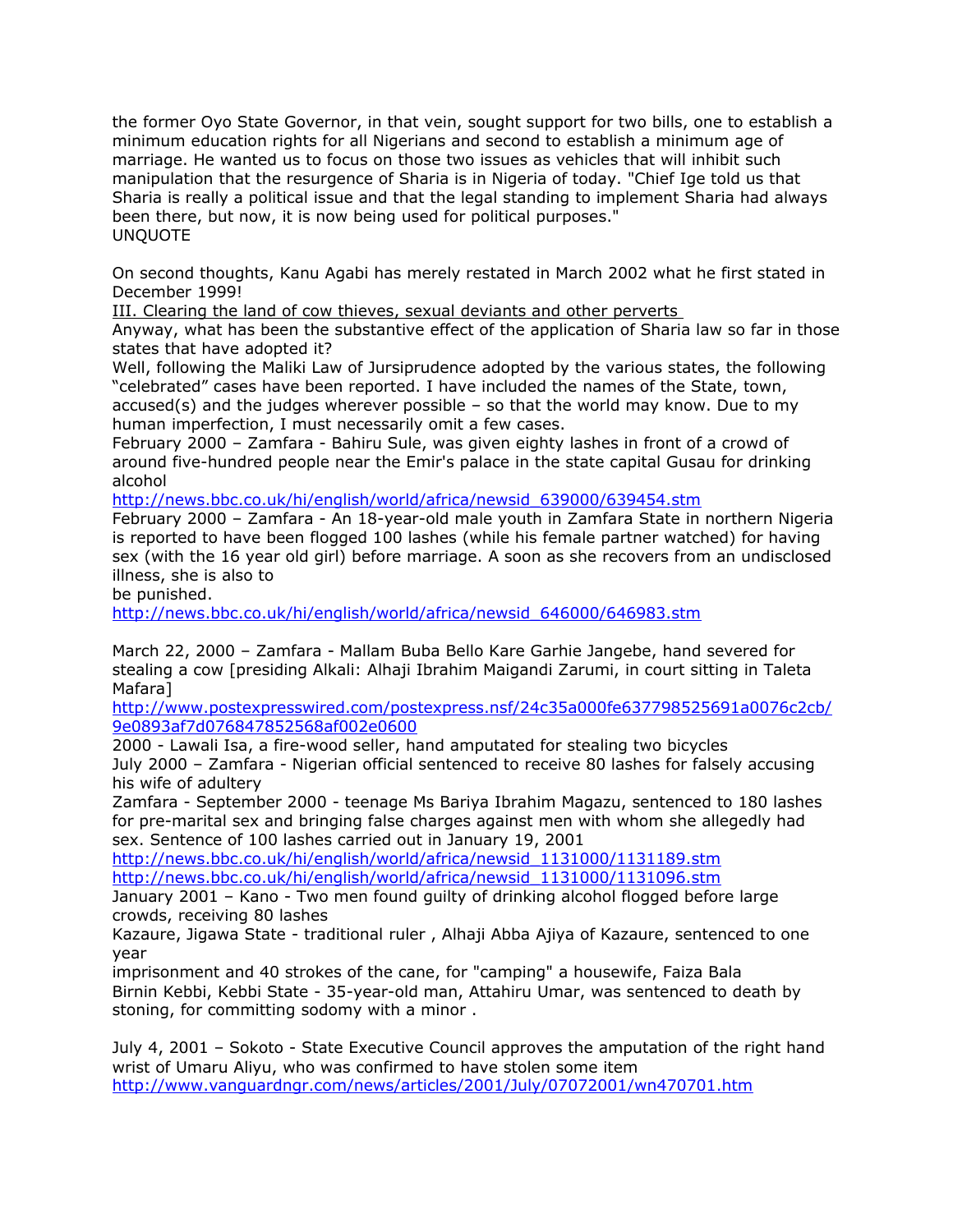July 6 – Kano - the right hand of a 30-year-old man amputated as punishment for stealing a goat, worth about \$40

[http://news.bbc.co.uk/hi/english/world/africa/newsid\\_1428000/1428159.stm](http://news.bbc.co.uk/hi/english/world/africa/newsid_1428000/1428159.stm)

August 2001 – Sokoto – The director of the Sokoto National Orientation Agency, Mohammed Jobi, and the agency's accountant, Issa Abdullahi, were given forty lashes each, fined ninety dollars and made to pay back the money they stole. The two federal government employees found guilty of stealing the cash gratuity meant for an man who was about to retire. [http://news.bbc.co.uk/hi/english/world/africa/newsid\\_1493000/1493182.stm](http://news.bbc.co.uk/hi/english/world/africa/newsid_1493000/1493182.stm)

October 9, 2001 – Sokoto - housewife 35-year-old Safiya Hussaini Tungar Tudu, allegedly raped by one Yakubu Abubakar, the man who allegedly impregnated her, sentenced to death by stoning. Abubakar freed for lack of evidence. Sentence suspended following appeal heard on November 27 .

<http://www.vanguardngr.com/news/articles/2001/October/25102001/n1251001.htm> <http://www.vanguardngr.com/news/articles/2001/November/15112001/f4151101.htm>

November 5, 2001 Katsina City - a man, Sani Rodi, sentenced to death by knifing after he was convicted for taking the lives of a housewife and two of her children November 2001 – Zamfara - the Deputy Speaker of State House of Assembly, Alhaji Abdulsalami Ahmed Asha, arraigned before a Sharia court in Samaru, Gusau, for selling his official Peugeot car at the cost of N2.1 million.

Funtua, Katsina State - two policemen receive 100 strokes of the cane following their conviction over illegal confiscation of petrol from fuel vendors

Nov. 27, 2001 - Toro Local Council, Bauchi – pregnant woman, Hajo Poki, allegedly impregnated by one Suleiman Poki, sentenced to 100 strokes of the cane sentenced for committing fornication and for accusing the plaintiff falsely. [The judge, Mika'ilu Sabo Ningi] <http://www.vanguardngr.com/news/articles/2001/December/01122001/wn101201.htm> December 13, 2001 - Sokoto - a 28-year-old man, Mohammed Ali, sentenced to nine months imprisonment for stealing. He initially renounced his faith following his arraignment in Sokoto Upper Sharia Court. Ali, who first professed to be a Christian, said he should be tried according to Biblical injunctions, which he said forbid amputation. After the light sentence, he reaffirmed his faith, Islam, after escaping amputation. [Judge: Mallam Bawa Salabi Tambuwal]

December 2001 – Sokoto - Malam Sani Shehu (a.k.a Wang Yu) and Malam Garba Dandare (a.k.a Dan Jega), found guilty for stealing a policeman's beret, belt and bicycle. Court orders the amputation of the right hands and left legs of two convicted armed robbers. [The judge, Kadi Bawa Sahabi Tambuwal]

January 3, 2002 - Sani Yakubu Rodi, aged about 21, convicted in Katsina and hanged in Kaduna Prison.

Rodi was "found….guilty of the murder of a woman and her two children: a four-year-old boy and a three-month-old girl. The victims were stabbed to death in their home. Sani Yakubu Rodi was reportedly caught at the scene of the murder and immediately arrested by the police. Sani Yakubu Rodi did not have legal representation at any stage of his trial; he apparently told the court that he would defend himself. In the initial hearing on 5 July, he pleaded not guilty. However, in a subsequent hearing on 4 September, he changed to a guilty plea. The court sentenced him to death on 5 November. He did not take up the opportunity to appeal, and his death sentence was subsequently confirmed and his execution authorized by the Governor of Katsina State. "

January 23, 2002 – Sokoto - 18-year-old, Hafsatu Abubakar acquitted after accusation of having sex outside marriage. She and the baby have been held in prison pending the trial. [http://news.bbc.co.uk/hi/english/world/africa/newsid\\_1778000/1778614.stm](http://news.bbc.co.uk/hi/english/world/africa/newsid_1778000/1778614.stm)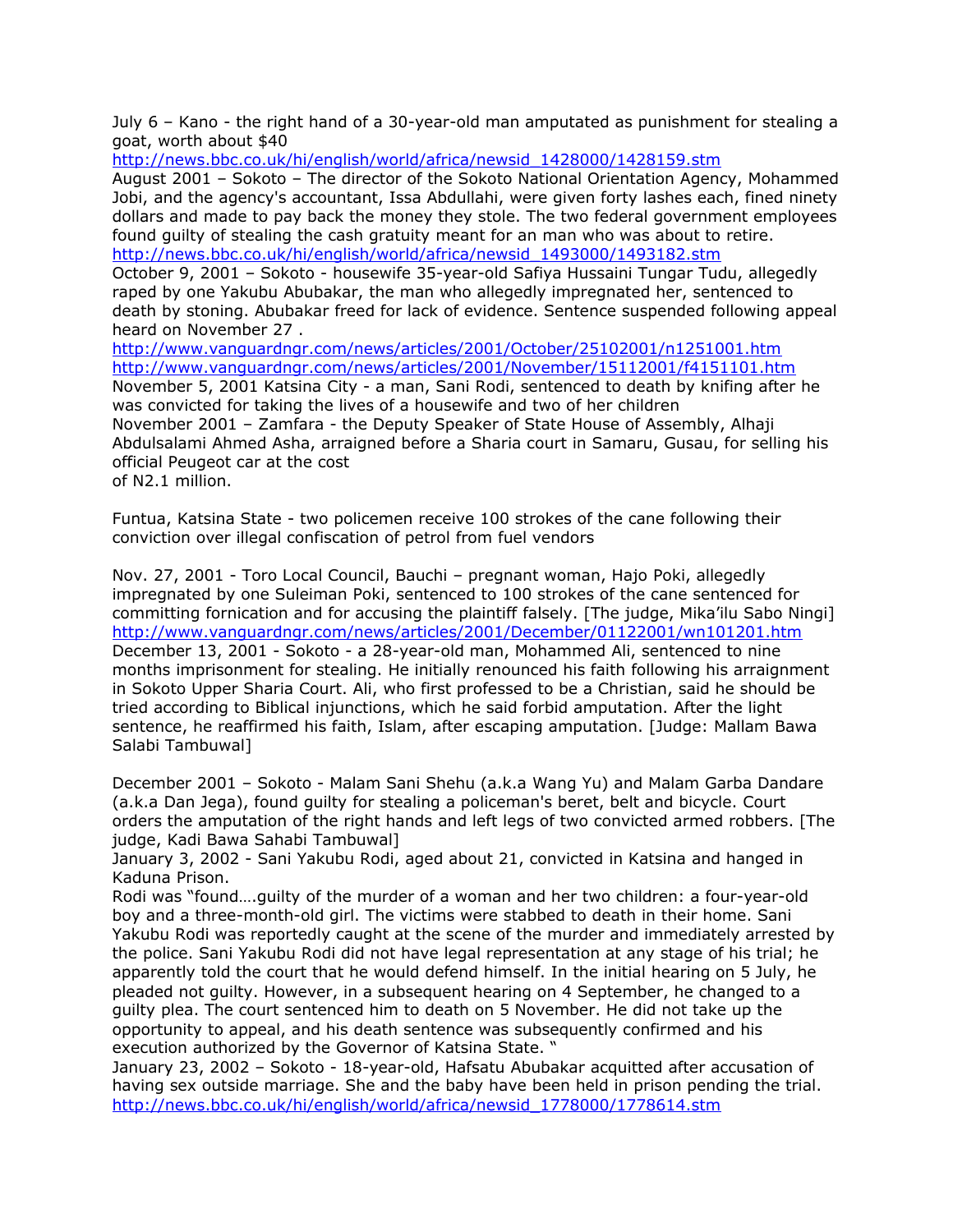March 18, 2002 – Sokoto – Decision on Sufiya Husseini's adultery case delayed till March 25.

[http://news.bbc.co.uk/hi/english/world/africa/newsid\\_1879000/1879506.stm](http://news.bbc.co.uk/hi/english/world/africa/newsid_1879000/1879506.stm) --

The long and short of the Sharia story so far? It is pretty dangerous to be a petty thief in these Sharia states – or to have a libido. Thieves and lechers - beware. Murderers like Rodi too – beware!

IV Sharia-Related & Sectarian (Muslim/Christian) Violence

I have always wondered: if you die from a machete wound, fighting another Christian or another Muslim ostensibly because you hate him or her, would God admit you to heaven, saying "Come, enter into my rest, you hate-filled soul?"

Certainly not!

Anyway, here are a few dates of religion-related mayhem in Nigeria: February 2000 – Kaduna [http://news.bbc.co.uk/hi/english/world/africa/newsid\\_660000/660239.stm](http://news.bbc.co.uk/hi/english/world/africa/newsid_660000/660239.stm)

September 7 – 9, 2001 – Jos, Plateau - Clashes between Christians and Muslims leave at least 50 people dead and causes thousands to flee

[http://news.bbc.co.uk/hi/english/world/africa/newsid\\_1534000/1534404.stm](http://news.bbc.co.uk/hi/english/world/africa/newsid_1534000/1534404.stm) October 6, 2001 – Kaduna - attack on at least one church and some shops [http://news.bbc.co.uk/hi/english/world/africa/newsid\\_1586000/1586476.stm](http://news.bbc.co.uk/hi/english/world/africa/newsid_1586000/1586476.stm)

November 3 – 5, 2001 Gwantu, Kaduna - Ten people killed and hundreds more fled after a weekend of violence

[http://news.bbc.co.uk/hi/english/world/africa/newsid\\_1638000/1638282.stm](http://news.bbc.co.uk/hi/english/world/africa/newsid_1638000/1638282.stm) V. EPILOGUE

As we have argued elsewhere, Sharia law as currently practiced in Nigeria not only discriminates against Muslims, but it is against the spirit and the letter of a federal system where the LEGAL PROCEDURE should be UNIFORM everywhere, even if the PUNISHMENT differs from federating unit to unit. For example, as it occurs in the US, a STATE REGULATION may EXCEED federal (minimum) standards, but state PUNISHMENT may not EXCEED federal (maximum) guidelines. In the present application of Sharia in Nigeria, BOTH the legal procedure (Sharia vis-a-vis common law) and punishment differ substantially. That situation is unacceptable until we have a confederation.

Finally, despite Agabi's latest letter to their Excellencies, we have not heard the last of this issue. Simply because Agabi or Obasanjo says Sharia is illegal does not make it so in a presidential system with separation of powers. If the states do not accept that interpretation, then we will still have to hear from the Supreme Court.

That is what should have been done in the first instance, and should still be done: take this Sharia issue to the Supreme Court.

# APPENDIX

Sharia Takes Hold in: Zamfara - [http://news.bbc.co.uk/hi/english/world/africa/newsid\\_486000/486982.stm](http://news.bbc.co.uk/hi/english/world/africa/newsid_486000/486982.stm) [http://news.bbc.co.uk/hi/english/world/africa/newsid\\_620000/620058.stm](http://news.bbc.co.uk/hi/english/world/africa/newsid_620000/620058.stm) [http://news.bbc.co.uk/hi/english/world/africa/newsid\\_620000/620181.stm](http://news.bbc.co.uk/hi/english/world/africa/newsid_620000/620181.stm) Sokoto - [http://news.bbc.co.uk/hi/english/world/africa/newsid\\_767000/767961.stm](http://news.bbc.co.uk/hi/english/world/africa/newsid_767000/767961.stm) Niger - [http://news.bbc.co.uk/hi/english/world/africa/newsid\\_603000/603681.stm](http://news.bbc.co.uk/hi/english/world/africa/newsid_603000/603681.stm) Kano - [http://news.bbc.co.uk/hi/english/world/africa/newsid\\_798000/798630.stm](http://news.bbc.co.uk/hi/english/world/africa/newsid_798000/798630.stm) - [http://news.bbc.co.uk/hi/english/world/africa/newsid\\_1041000/1041579.stm](http://news.bbc.co.uk/hi/english/world/africa/newsid_1041000/1041579.stm)